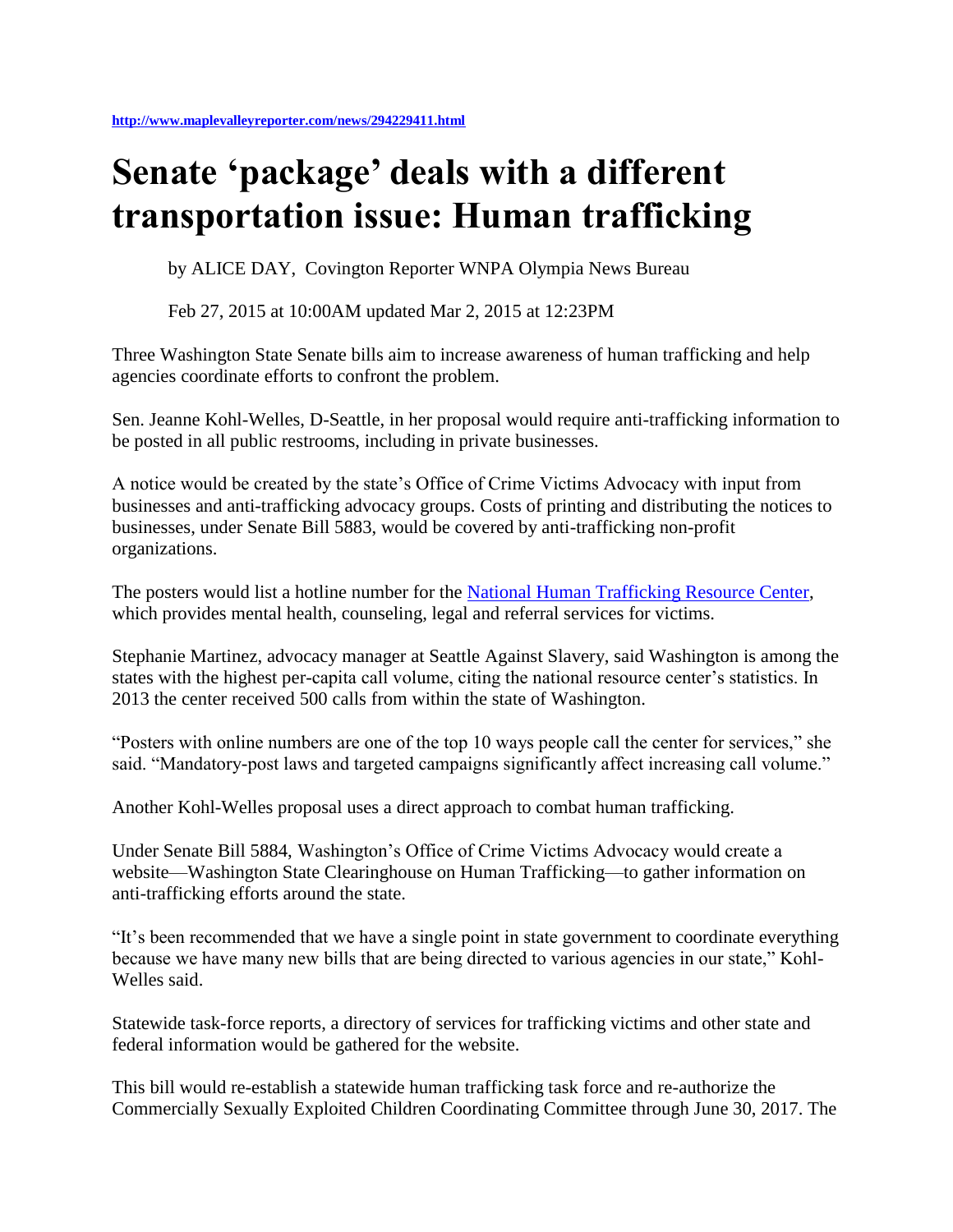committee makes recommendations and presents data analysis of current efforts against the commercial sexual exploitation of youth.

Nicholas Oakley of the Center for Children and Youth Justice said the committee is made up of representatives from a number of law enforcement and agencies that serve youth, and serves as an information resource for legislators.

"At minimal cost to the state, this bill would go a long way to addressing sex trafficking of youth because it harnesses the power of an already successful public-private partnership," he said.

The Center for Children and Youth Justice aims to coordinate statewide efforts to address the commercial sexual exploitation of children and juvenile sex trafficking, which Oakley defines as the trade, profit and exploitation of children for sexual purposes.

Rebecca Podszus, program specialist for policy and government affairs at the state Attorney General's Office, said the clearinghouse website is an important resource. "It allows advocates, grassroots and other government organizations to have a good, reliable place to go for information about what's going on in anti-trafficking efforts throughout the state."

The Office of Crime Victims Advocacy would also provide administrative support for the Washington State Task Force on the Trafficking of Persons, which is composed of 17 appointed representatives, including the attorney general, the superintendent of public instruction and the director of Washington's Department of Agriculture.

The task force would evaluate the state's trafficking-prevention progress, identify local, state and federal victims' services and make recommendations for improvements.

Senate Bill 5933, sponsored by Sen. Steve O'Ban, R-University Place, and co-sponsored by Kohl-Welles and Sen. Joe Fain, directs the Office of Crime Victims Advocacy to establish a training program for criminal justice staff around the state who investigate, prosecute and adjudicate human trafficking crimes.

Rose Gundersen, executive director of Washington Engage, a statewide organization seeking to prevent sex and labor trafficking, said there is no system in placed now to ensure law enforcement officers receive training in the state's anti-trafficking laws.

"We need to build local accountability to make sure training will be enforced and that it's sustainable," she said.

A substitute 5933 bill introduced on Feb. 19 in the Senate Committee on Law and Justice seeks to expand the training to encourage coordination among criminal justice personnel, build cultural competency and develop understanding of the diverse populations affected by human trafficking.

The Office of Crime Victims Advocacy would also be responsible for providing a biennial report on the training and its outcomes.